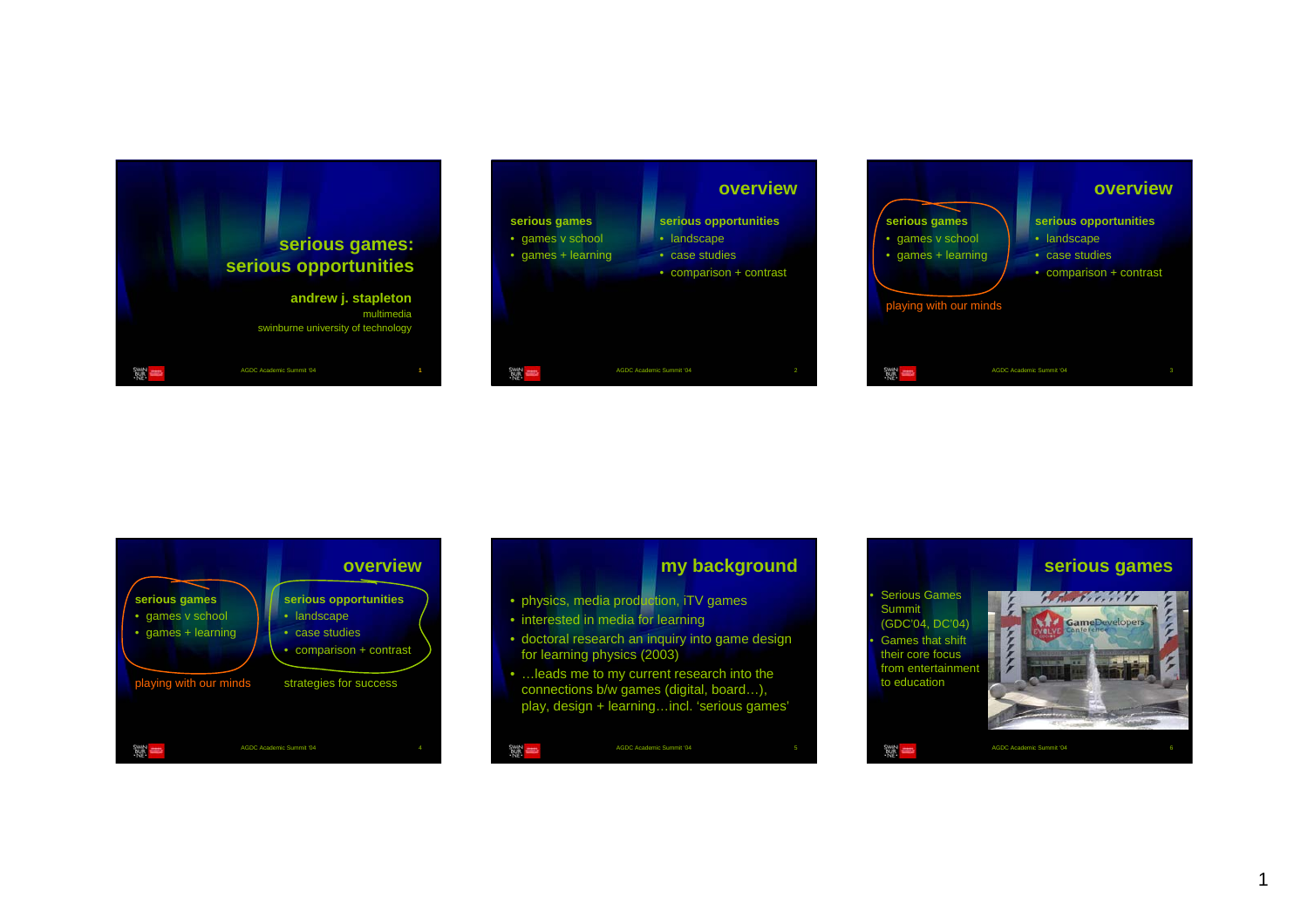# **serious games** *Why Videogames are Cool + School Sucks!* • (AGDC'03) + www.andrewstapleton.com • That paper explored games as learning technologies + compared the learning in games with that of traditional school education

AGDC Academic Summit '04 7

AGDC Academic Summit '04

AGDC Academic Summit '04 8**games v school**



# **games v school**

• Activity (curriculum) typically directed by teacher

実用

- Teacher-centered
- Transfer of knowledge from teacher to learner
- Teaching process

翼一

- Activity (curriculum)
- typically directed by teacher
- Teacher-centered
- Transfer of knowledge from teacher to learner
- Teaching process

### **games v school**

- Activity directed by player
- Player-centered
- Players learn though exploring and
- experimenting within the game world
	- Learning process
- 翼兽 AGDC Academic Summit '04

### **games v school Adirected by** • Activity (curriculum) typically directed by  $\sim$ **Player-centers**<br>Learning is not simply the inverse of teaching **Learning is not simp** within the •game world world world world world world world world world world world world world world world world world world world world world world world world world world world world world world world world world world world world w Teaching processes ming process AGDC Academic Summit '04 建自

2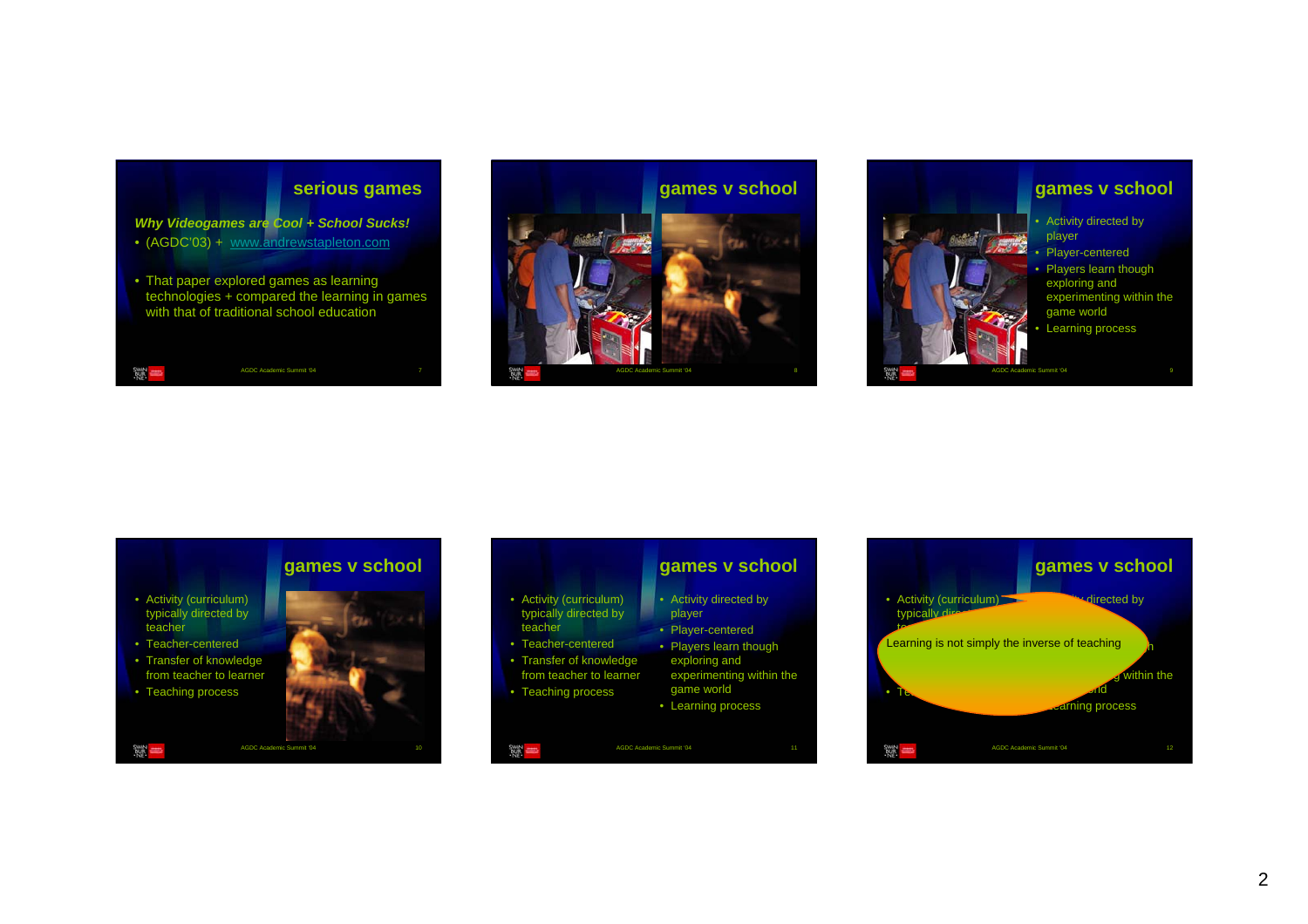













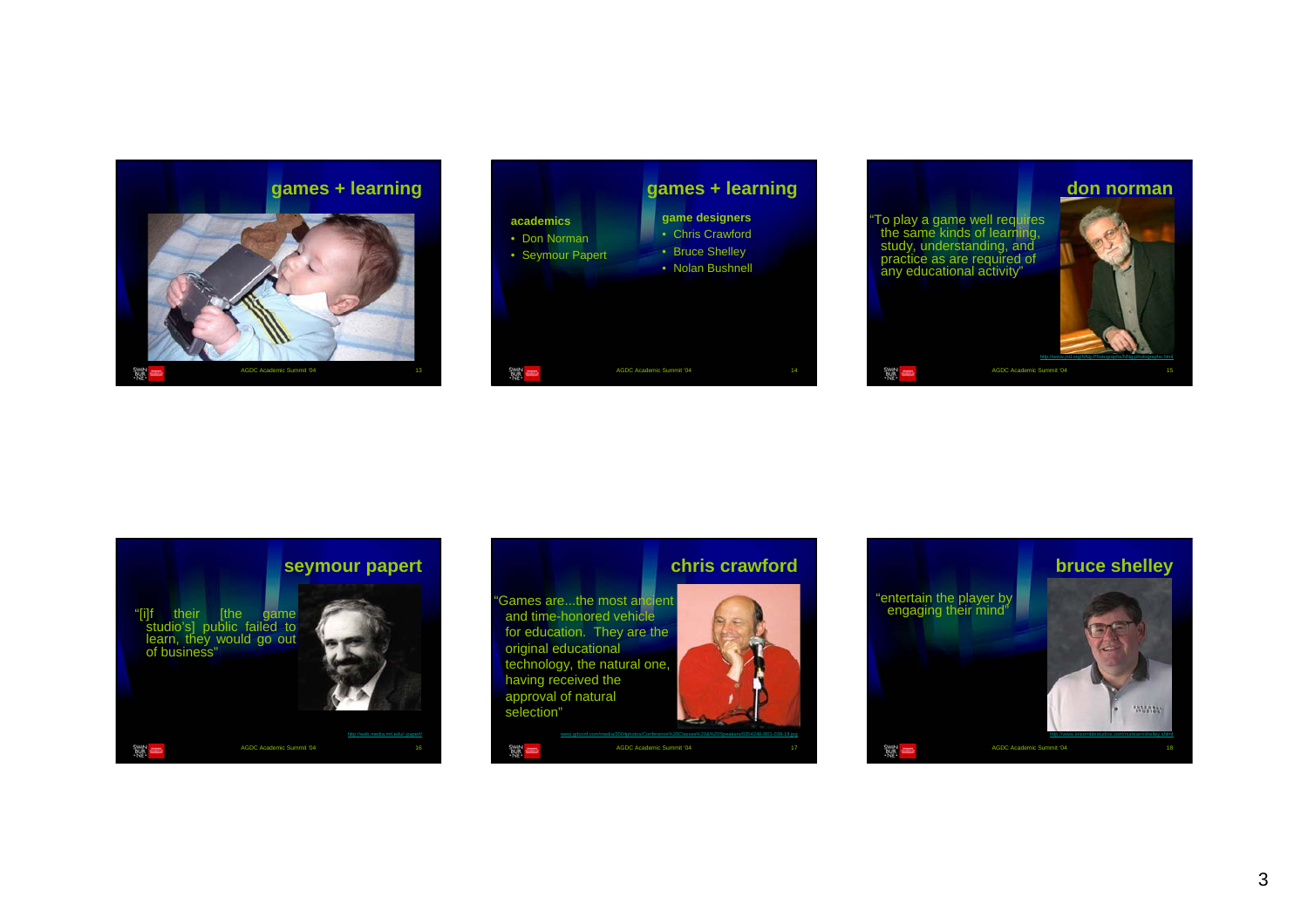









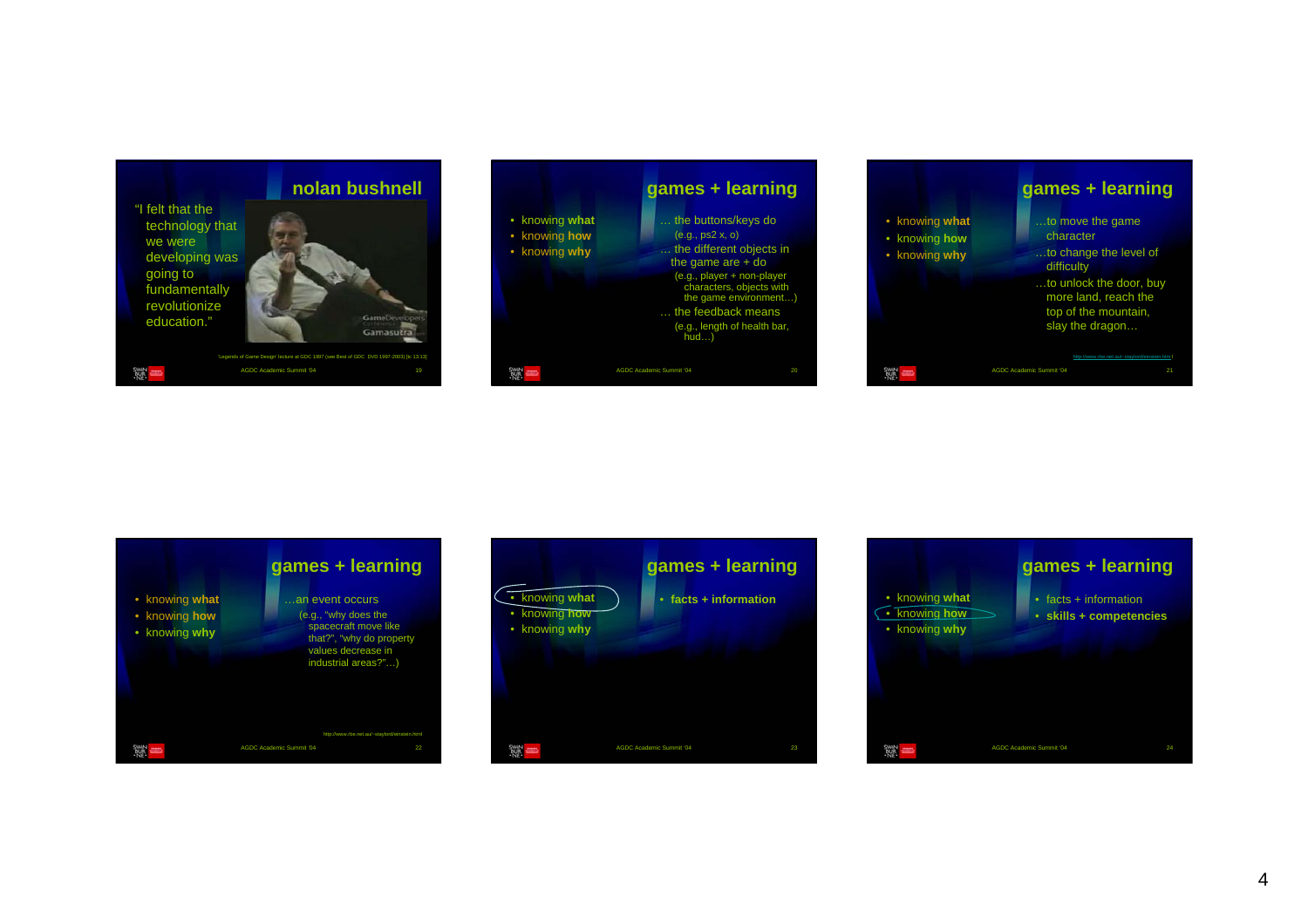



### **serious opportunities**

- Serious games offer solutions to problems
- Games are systems of interaction…
- Anywhere there's a system there's probably a game (but how good a game it is…that's something else!)

AGDC Academic Summit '04

• ..now lets get a lay of the land of opportunities…

W =

|                          | serious games landscape<br><b>-K-12 Edutainment</b> |
|--------------------------|-----------------------------------------------------|
| <b>-Higher Education</b> | -Military                                           |
| <b>Health Care</b>       | <b>-Non-Government</b>                              |
| <b>-Corporate</b>        | <b>-Other</b>                                       |
|                          |                                                     |
|                          | <b>AGDC Academic Summit '04</b><br>28               |

# **K-12 Edutainment**• not considered a key market (gdc'04) • large no. of 'skill + drill' titles available • 'Games in Education Conference' (E3'04) Education Arcade (www.educationarcade.org) • e.g. Broderbund, Learning Company… 翼兽 AGDC Academic Summit '04

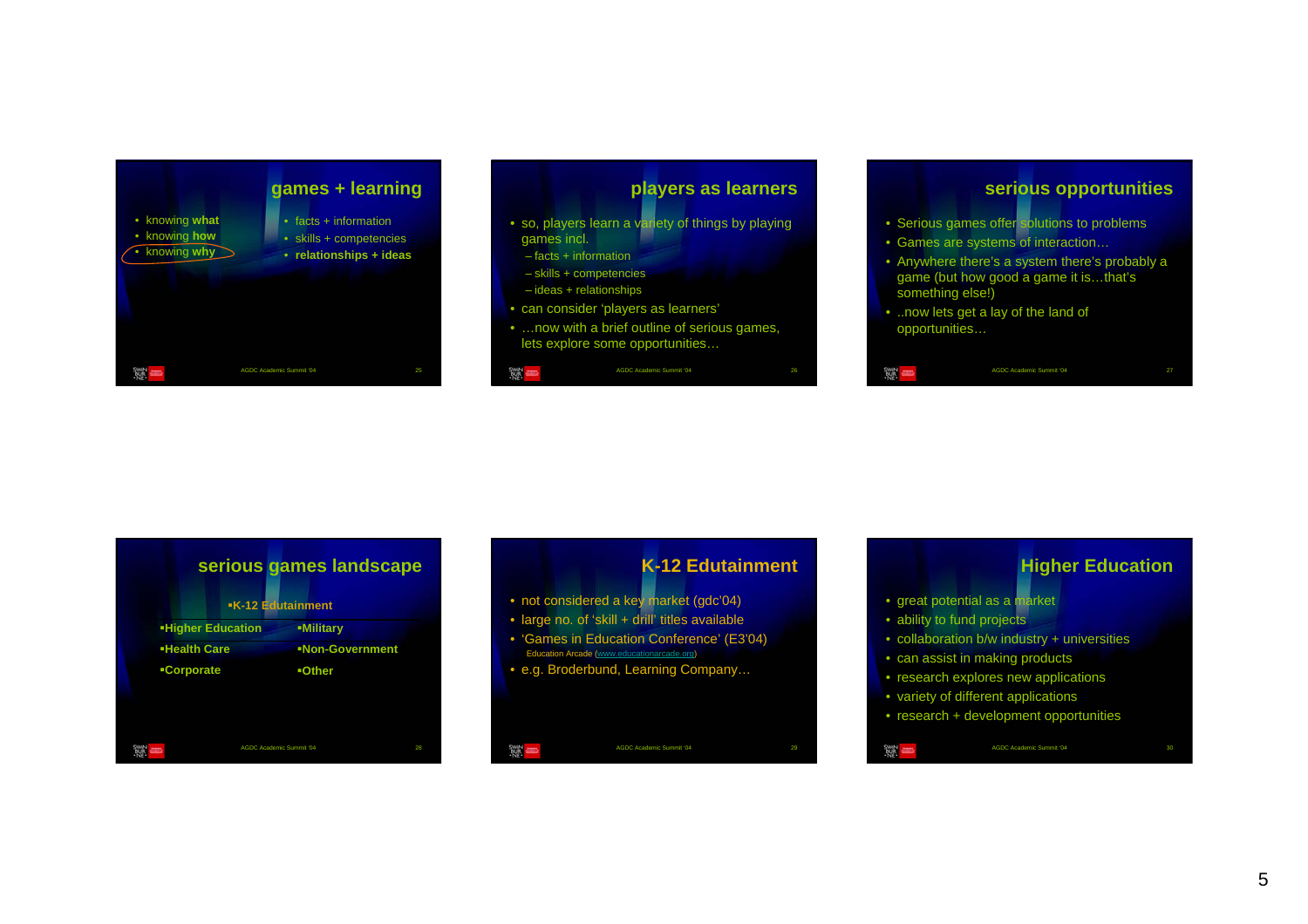







– Greenpeace, red cross, salvation army, amnesty….

翼

• …just b/c they are non-profit, doesn't mean that they are unable to fund serious game projects

AGDC Academic Summit '04

**Other**• Everything else… • Game journalism • Political games (www.newsgaming.com) • …. 溪川 AGDC Academic Summit '04

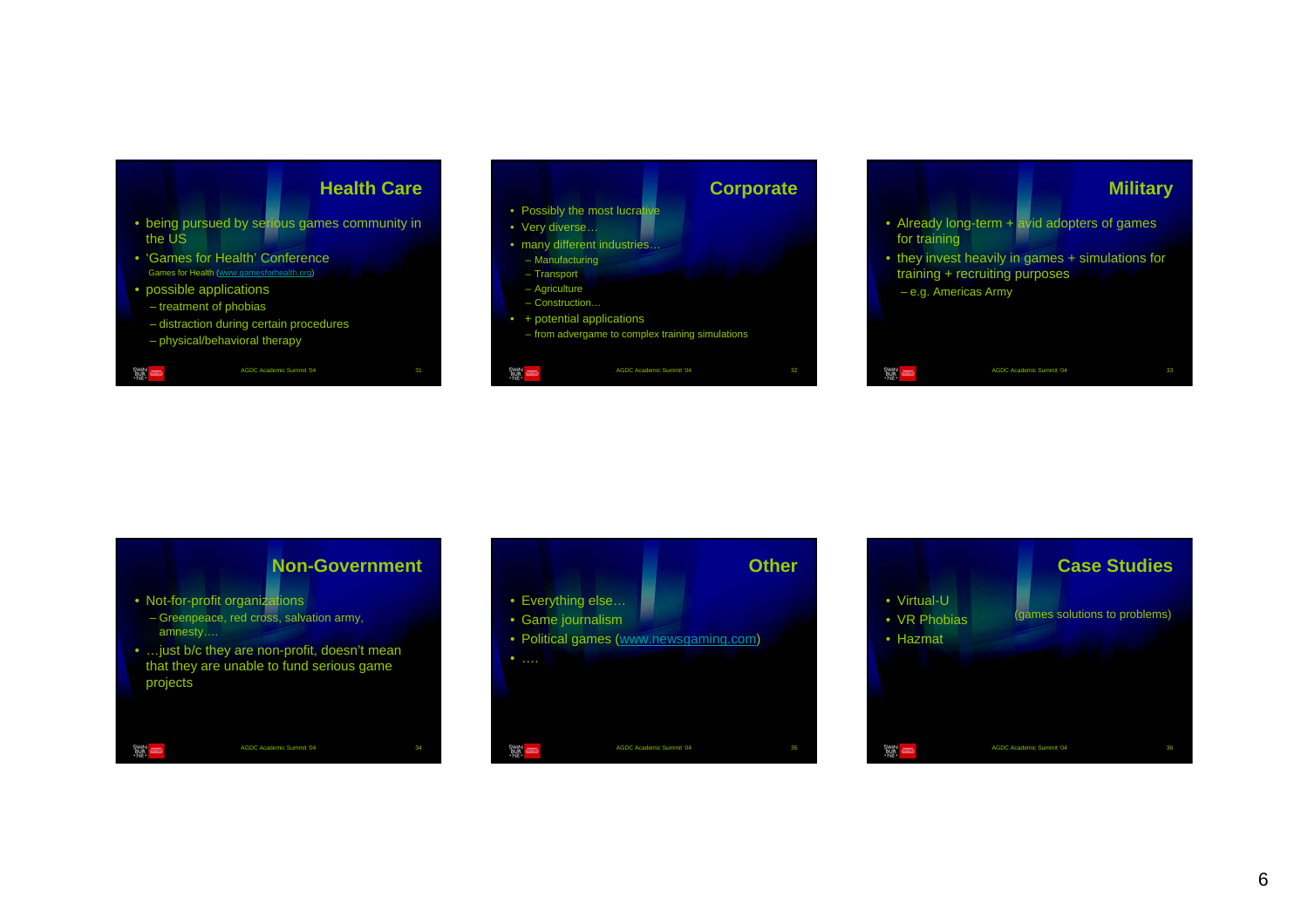





|                                                                                                                                              | <b>VR Phobias</b>                                                                                          |
|----------------------------------------------------------------------------------------------------------------------------------------------|------------------------------------------------------------------------------------------------------------|
| problem<br>• VR environments<br>expensive<br>• VR environments not<br>available for all<br>disorders to be treated<br>via 'exposure therapy' | solution<br>use off-the-shelf<br>٠<br>computer + videogames<br>(+ sometimes modify)<br>• www.vrphobias.com |
|                                                                                                                                              | http://www.seriousgames.org/caseblasts/ymbobia.pol<br><b>AGDC Academic Summit '04</b><br>40                |

|                                  |                                        | <b>VR Phobias</b> |
|----------------------------------|----------------------------------------|-------------------|
| examples                         |                                        |                   |
| • Midtown Madness                |                                        |                   |
| - fear of driving                |                                        |                   |
| - agoraphobia                    |                                        |                   |
| • Need for Speed                 |                                        |                   |
| - fear of driving                |                                        |                   |
| <b>Operation Flashpoint</b><br>۰ |                                        |                   |
|                                  | - distraction during dental procedures |                   |
|                                  |                                        |                   |
|                                  | <b>AGDC Academic Summit '04</b>        | 41                |

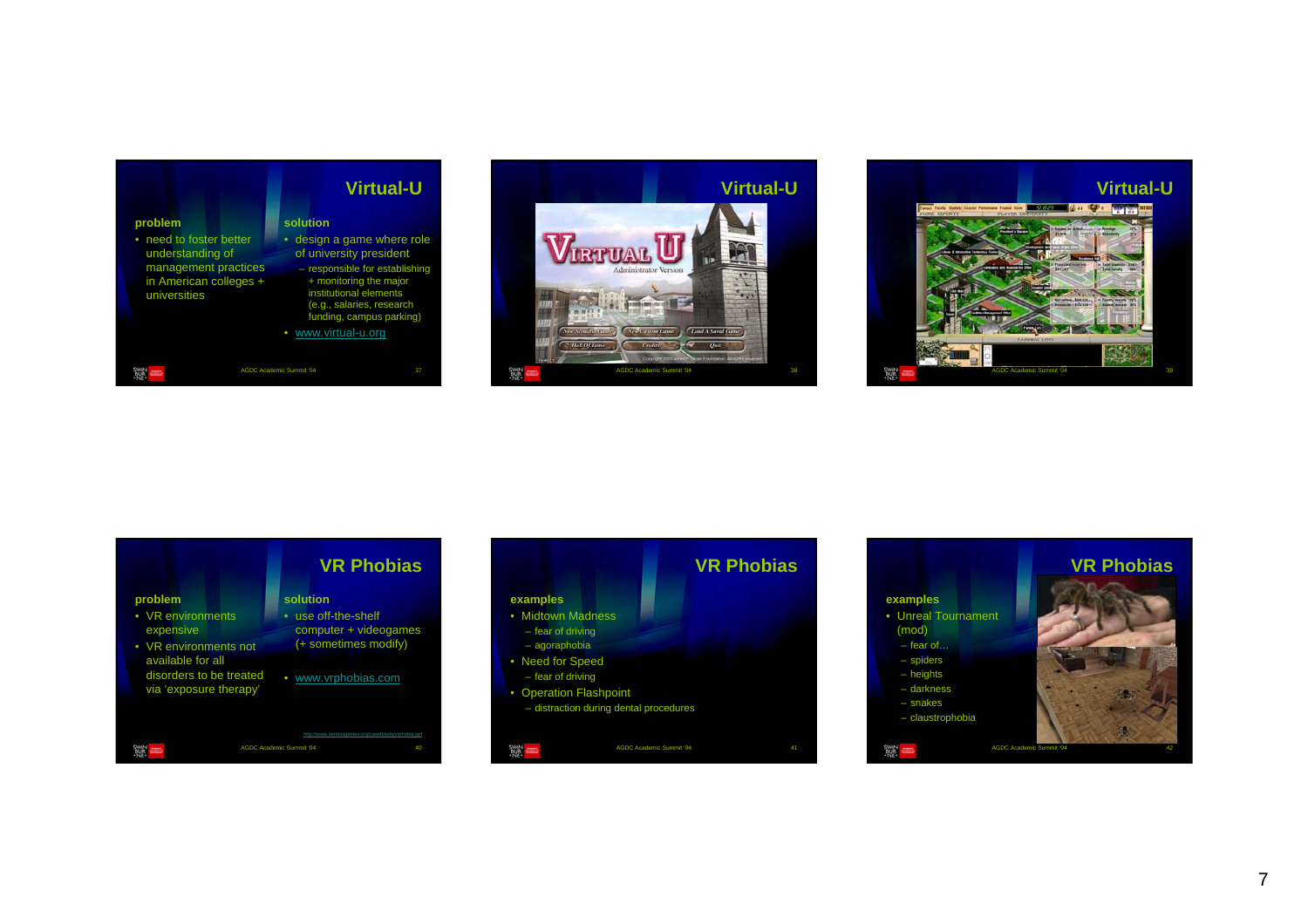









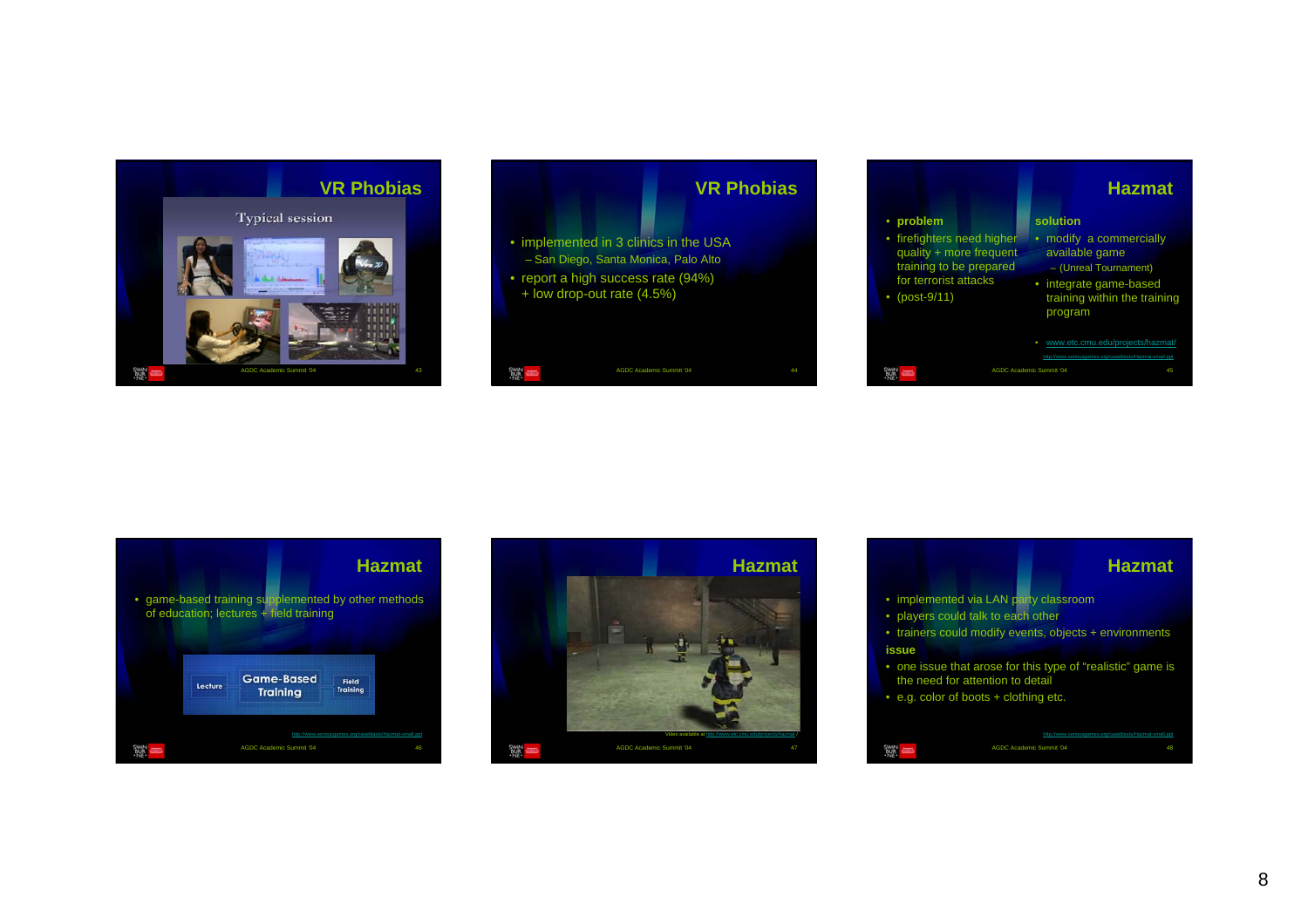



- skill + procedures
- facts + information
- understanding + relationships
- outcome is important as it will direct metrics for evaluation
- (e.g., tests good for evaluating facts but not as good for evaluating understanding)

AGDC Academic Summit '04

• is a game the most suitable solution?

髪





### **collaboration**

AGDC Academic Summit '04 53

- collaboration typical in serious game dev.
- (e.g., each of the case studies was a collaboration b/w 2 or more parties)
- however, types of collaboration may vary significantly incl. role of game designer
- from more or less autonomous in their own environment, to being more of a consultant and working within an external environment (e.g., University)

# **technology**

- developing tools, engines + content from scratch is expensive
- utilize middleware (e.g. Renderware)
- 'mod' existing game engines (e.g. UT, Neverwinter Nights…)
- chosen technology will depend on variety of factors
- type of game being developed, target platform, personnel expertise…

AGDC Academic Summit '04 建自